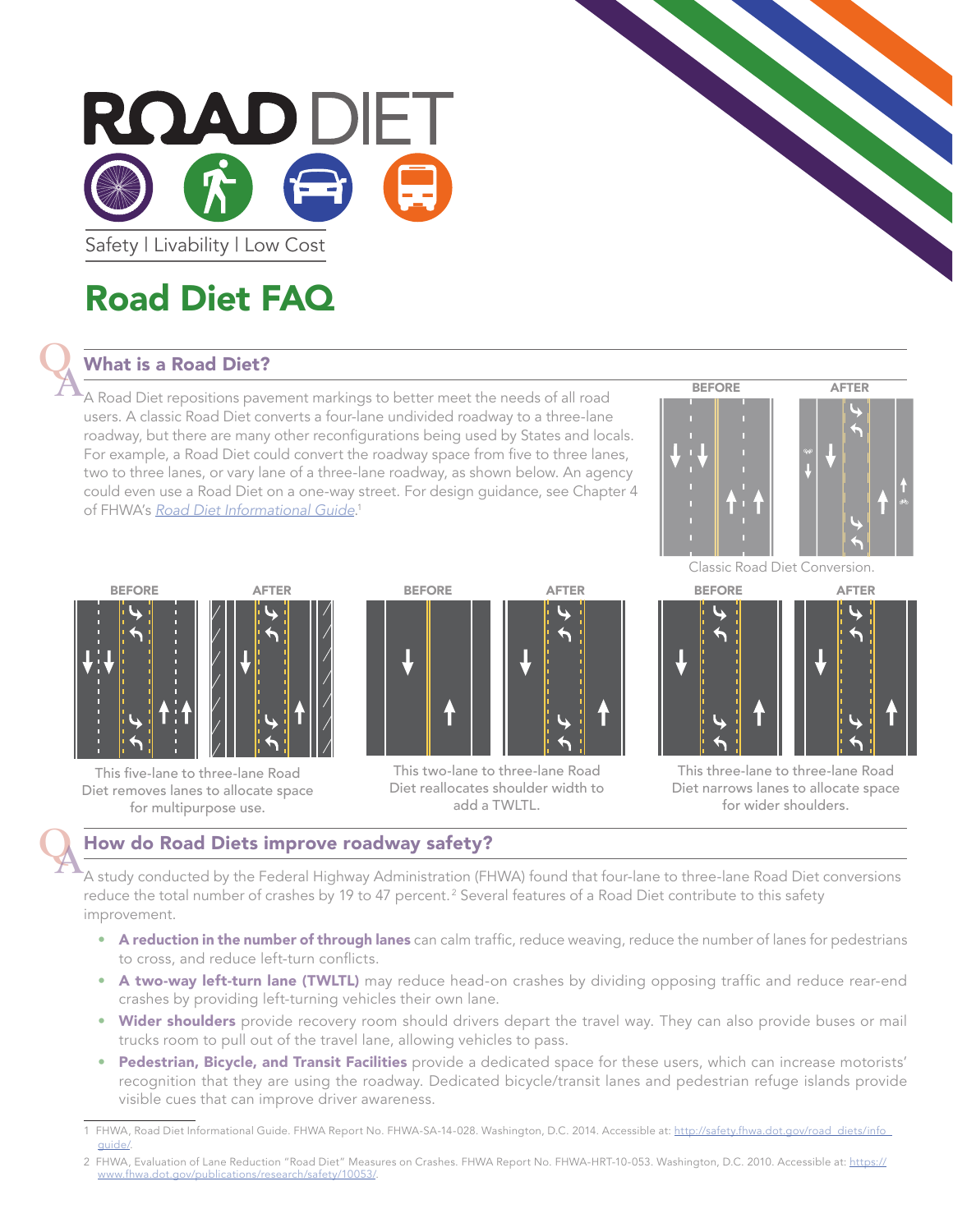### **ROAD DIET OF & &**

For more detail about each of these Road Diet features and examples of how agencies have implemented them, check out FHWA's *[Road Diet Informational Guide](http://safety.fhwa.dot.gov/road_diets/info_guide/)*<sup>3</sup> and *[Road Diet Case Studies](http://safety.fhwa.dot.gov/road_diets/case_studies/)*. 4

#### How do agencies select candidate Road Diet locations?

Whether interested in implementing Road Diets on a large scale or screening potential locations to yield one or two ideal sites, agencies can employ several methods to systemically identify candidate locations.

- 1. Citing Road Diets as a strategy in safety plans—including the Strategic Highway Safety Plan (SHSP), speed management plans, or bicycle and pedestrian plans—can lead to systemic identification and low-cost implementation.
- 2. Evaluating all four-lane undivided roads can help agencies identify an appropriate starting point by screening a subset of the entire network.
- 3. Identifying multimodal expansion or connectivity needs can lead to Road Diets as a strategy to accomplish the goals of safer and more-connected bicycle networks.
- 4. Screening all upcoming resurfacing projects allows an agency to incorporate Road Diets for virtually no cost.

For more detail about each of these methods and examples of how agencies have implemented them, check out FHWA's flyer on *Systemically Identifying Candidate Road Diet Locations*. 5

# **Q**

**Q** 

**Q** 

#### What is the maximum traffic volume for a four-lane to three-lane Road Diet conversion?

Several agencies have developed guidelines for selecting candidate Road Diet locations to mitigate any negative effect on traffic operations. FHWA has summarized average daily traffic (ADT) volume threshold guidelines for fourlane roadways:

Less than 10,000 ADT: A great candidate for Road Diets in most instances. Capacity will most likely not be affected.

10,000-15,000 ADT: A good candidate for Road Diets in many instances. Agencies should conduct intersection analyses and consider signal retiming in conjunction with implementation.

15,000-20,000 ADT: A good candidate for Road Diets in some instances; however, capacity may be affected depending on conditions. Agencies should conduct a corridor analysis.

**Greater than 20,000 ADT:** Agencies should complete a feasibility study to determine whether the location is a good candidate. Some agencies have had success with Road Diets at higher traffic volumes.

For more information about a Road Diet's relationship to capacity, check out FHWA's Road Diet Myth Busters flyer titled <u>[Myth: Road Diets Make Traffic Worse](http://safety.fhwa.dot.gov/road_diets/resources/pdf/roadDiet_MythBuster.pdf)</u>.<sup>6</sup>

#### How much does a Road Diet cost?

Road Diets are much more economical than typical roadway expansions (e.g., right-of-way, asphalt, concrete, drainage modifications) because the primary expense is restriping the existing roadway. As a stand-alone project a Road Diet is relatively inexpensive, and agencies can reduce project costs even further by coupling Road Diets with regularly scheduled resurfacing. For more information about Road Diet costs, check out FHWA's flyer on *How Much does a Road Diet Cost*. 7

<sup>3</sup> FHWA, Road Diet Informational Guide. FHWA Report No. FHWA-SA-14-028. Washington, D.C. 2014. Accessible at: http://safety.fhwa.dot.gov/road diets/info\_quide/

<sup>4</sup> FHWA, Road Diet Case Studies. FHWA Report No. FHWA-SA-15-052. Washington, D.C. 2015. Accessible at: http://safety.fhwa.dot.gov/road\_diets/case [studies/](http://safety.fhwa.dot.gov/road_diets/case_studies/).

<sup>5</sup> FHWA, Road Diet: Systemically Identifying Candidate Road Diet Locations. FHWA Report No. FHWA-SA- 17-018. Washington, D.C. 2016.

<sup>6</sup> FHWA, "Road Diet Myth Busters, Myth: Road Diets Make Traffic Worse," FHWA-SA-16-036, Washington, D.C. 2016. Accessible at: [http://safety.fhwa.dot.](http://safety.fhwa.dot.gov/road_diets/resources/pdf/roadDiet_MythBuster.pdf) [gov/road\\_diets/resources/pdf/roadDiet\\_MythBuster.pdf](http://safety.fhwa.dot.gov/road_diets/resources/pdf/roadDiet_MythBuster.pdf).

<sup>7</sup> FHWA, "Road Diet: How Much Does a Road Diet Cost?" FHWA-SA-16-100, Washington, D.C. 2016.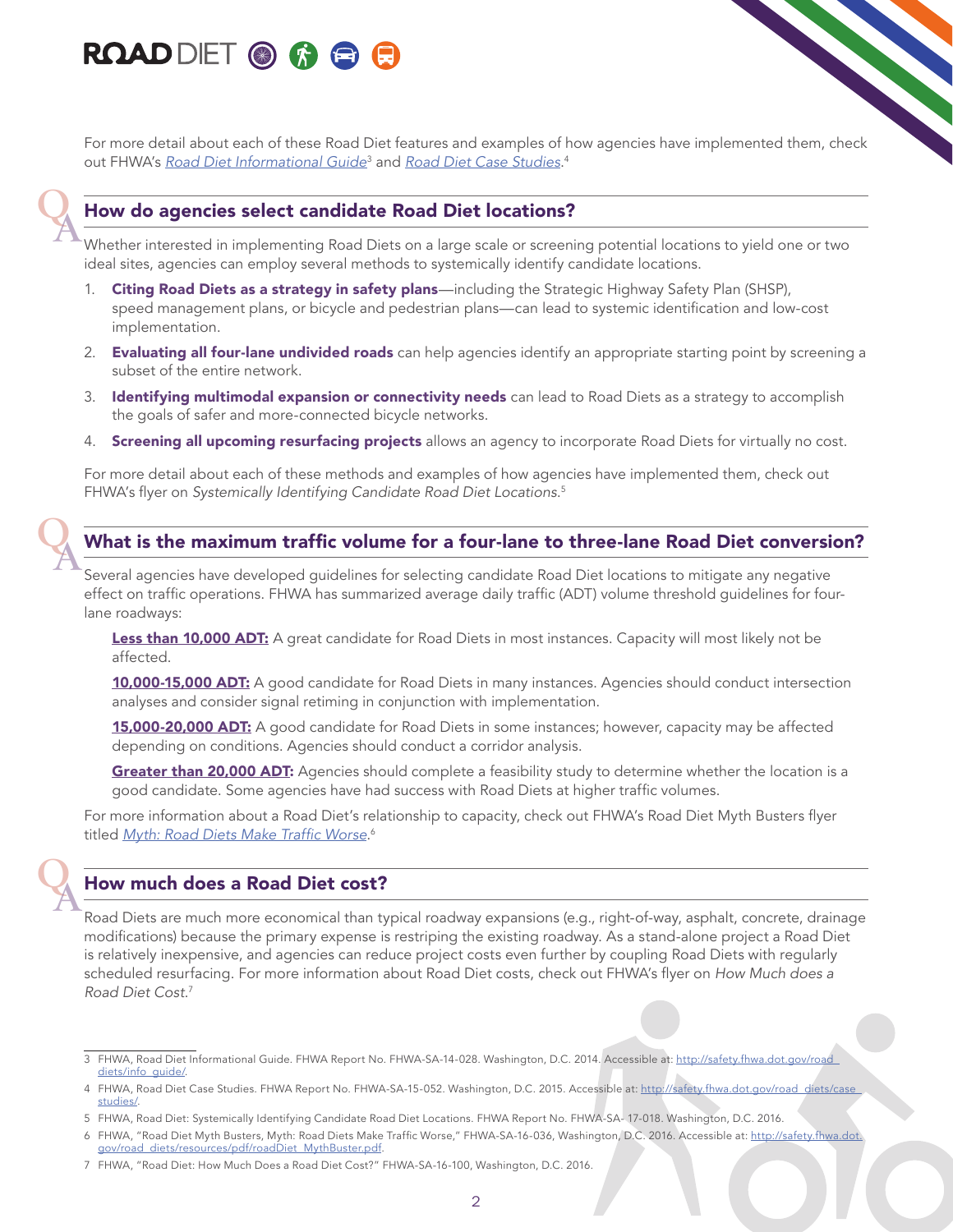



#### What are the effects of Road Diets on emergency response services?

Multi-lane undivided roads can be problematic for emergency responders, as drivers may not be aware of protocols for allowing emergency vehicles to pass. Road Diets can significantly improve response times by allowing emergency vehicles to bypass traffic by using the center two-way left-turn lane. For examples of how Road Diets have positively affected emergency response times, check out FHWA's flyer on *Road Diets and Emergency Response: Friends, Not Foes*<sup>8</sup> .

#### How does a Road Diet affect businesses?

A Road Diet can improve economic vitality by changing the corridor from a place peope "drive-through" to one that they "drive-to." Replacing vehicle travel lanes with on-street parking options, walking areas, and bicycle lanes can make the street a more attractive "park once" place. With these improved facilities, a motorist is more likely to park, walk around, shop, and enjoy the setting. For examples of how Road Diets have positively affected surrounding businesses, check out FHWA's flyer on *Road Diets' Economic Impacts*. 9

#### What metrics can I use to evaluate a Road Diet?

Effective assessment of Road Diet operational, safety, and livability success can use a mixture of quantitative and qualitative metrics. The table below outlines commonly used metrics for evaluating the performance of a Road Diet. For more information about each of these evaluation metrics, check out FHWA's *[Road Diet Informational Guide](http://safety.fhwa.dot.gov/road_diets/info_guide/)*. <sup>10</sup> For examples of how agencies have used these metrics, see FHWA's flyer on *Road Diets Evaluation Metrics*. 11 **Q** 

| <b>Operational</b>                                          | <b>Safety</b>                                                     | <b>Livability/Economic Development</b>                                                   |
|-------------------------------------------------------------|-------------------------------------------------------------------|------------------------------------------------------------------------------------------|
| Daily traffic counts                                        | Travel speeds                                                     | Transit ridership                                                                        |
| Peak hour traffic counts                                    | Percent of drivers over the speed limit                           | Availability of on-street parking                                                        |
| Turning movement traffic counts                             | Percent of top-end speeders (Greater                              | Overall public satisfaction                                                              |
| Intersection queue lengths (main<br>street and side street) | than 10 mph over speed limit)<br>Crash frequency, type, severity, | Property values                                                                          |
| Travel times (vehicles)<br>Travel time (transit)            | and rate<br>Perceived level of safety                             | Resident/public feedback<br>Business feedback/sales records<br>Number of new businesses/ |
| Adjacent street traffic counts and<br>speeds                |                                                                   | residences                                                                               |
| Bicycle counts                                              |                                                                   |                                                                                          |
| Pedestrian counts                                           |                                                                   |                                                                                          |

**Q** 

**Q** 

#### How do agencies incorporate Road Diets into design guidelines and policies?

Agencies incorporate Road Diets into their policies as both stand-alone documents and parts of existing agency plans and practices. Stand-alone policies add Road Diets to the agency's toolbox as a first-tier solution. Including Road Diets into a Strategic Highway Safety Plan, transportation planning process, or design guidance distinguishes it as a broader safety improvement strategy. Examples of how States have incorporated Road Diets into their guidance and policies are included in FHWA's brochure on *[Road Diet Policies: Expanding Beyond a Single Implementation](http://safety.fhwa.dot.gov/road_diets/resources/fhwasa16072/)*. 12

<sup>8</sup> FHWA, "Road Diet and Emergency Response: Friends, Not Foes." FHWA-SA-17-020, Washington, D.C. 2016.

<sup>9</sup> FHWA, "Road Diets' Economic Impacts." FHWA-SA-17-019, Washington, D.C. 2016.

<sup>10</sup> FHWA, "Road Diet Informational Guide," FHWA-SA-14-028, Washington, D.C. 2014. Accessible at: [http://safety.fhwa.dot.gov/road\\_diets/info\\_guide/](http://safety.fhwa.dot.gov/road_diets/info_guide/). 11 FHWA, "Road Diet Evaluation Metrics," FHWA-SA-17-022, Washington, D.C. 2016.

<sup>12</sup> FHWA, *Road Diet Policies: Expanding Beyond a Single Implementation*, FHWA-SA-16-072. Washington, D.C. 2016. Accessible at: [http://safety.fhwa.dot.](http://safety.fhwa.dot.gov/road_diets/resources/fhwasa16072/) [gov/road\\_diets/resources/fhwasa16072/](http://safety.fhwa.dot.gov/road_diets/resources/fhwasa16072/).